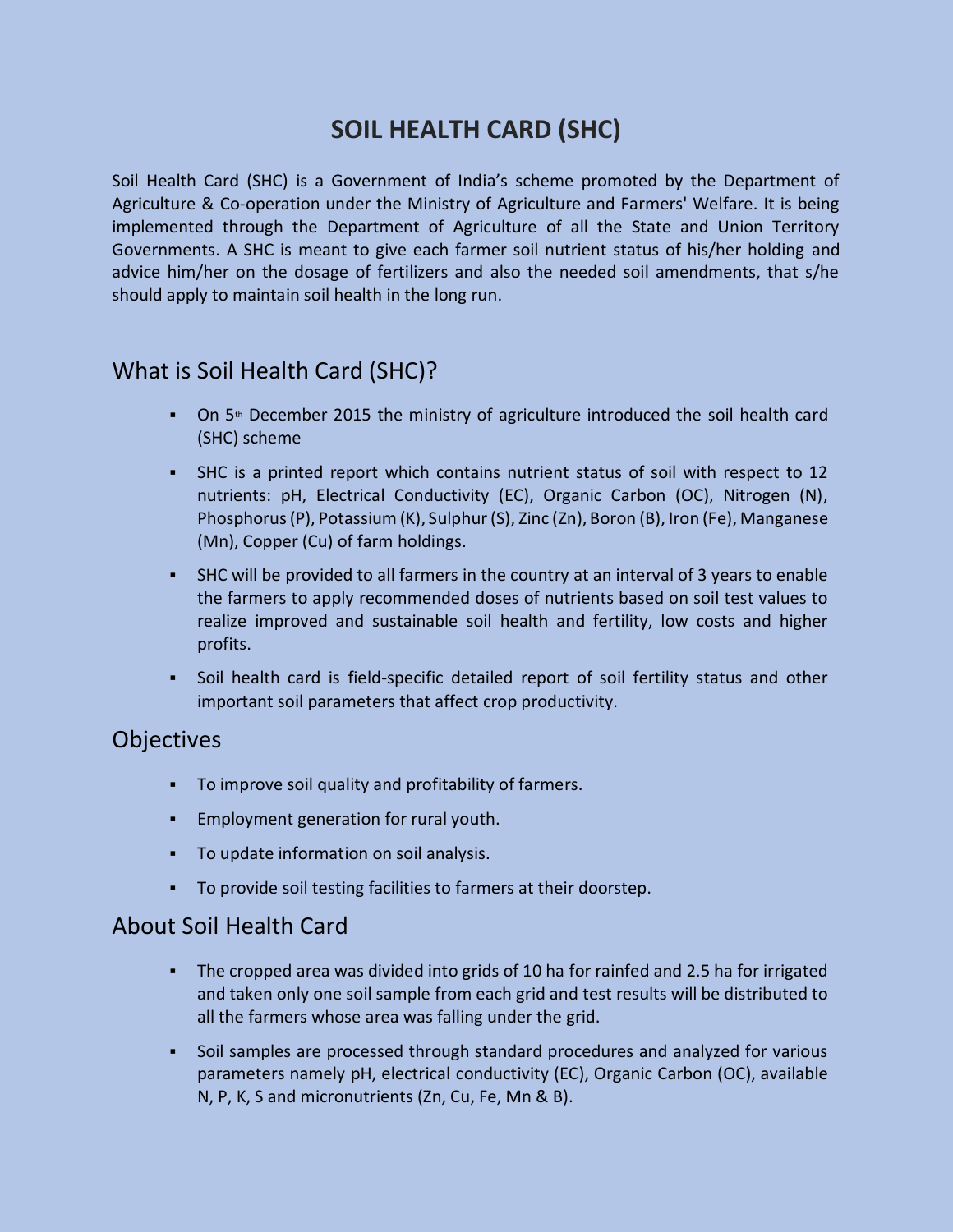- The State Government will collect samples through the staff of their Department of Agriculture or through the staff of an outsourced agency. The State Government may also involve the students of local Agriculture/Science Colleges.
- Soil Samples are collected generally two times in a year, after harvesting of Rabi and Kharif Crop respectively or when there is no standing crop in the field.

#### **Benefits**

- SHC helps farmers to improve soil health and ultimately increase productivity.
- After getting SHC farmers have reduced N, P and K use, especially nitrogen use has and increased micronutrients use which helped them to increase the fertility.
- It has helped farmers to diversify towards less input-intensive crops from more input-intensive crops like paddy and cotton.
- It has also helped farmers to find input substitutions.
- It has helped in the formulation of specific schemes like subsidised micronutrients from governments.

#### **Drawbacks**

- Many farmers are unable to understand the content, hence unable to follow the recommended practices.
- Number of soil samples per unit area are not based on soil variability.
- Lack of Coordination among agricultural extension officers and farmers.
- Microbial activity, moisture retention activity are essential but missing in SHC.
- The soil health card is more focused on chemical nutrient indicators; among physical and biological properties only soil color is included.
- Some important indicators (i) cropping history,(ii) water resources (soil moisture), (iii) slope of soil, (iv) depth of soil, (v) color of soil, (vi) soil texture (bulk density) and (vii) Micro-biological activity etc are not included.
- **Inadequate soil testing infrastructure.**

#### Way Forward

- There is a need for **demonstration of benefits of SHC** on an experimental basis in each block by adopting a comprehensive approach (systematic and scientific analysis of soil and water) and adoption of recommended doses.
- **A specialized body is needed** both at central as well as at state level for the management of soils. They should be given responsibility of monitoring the quality